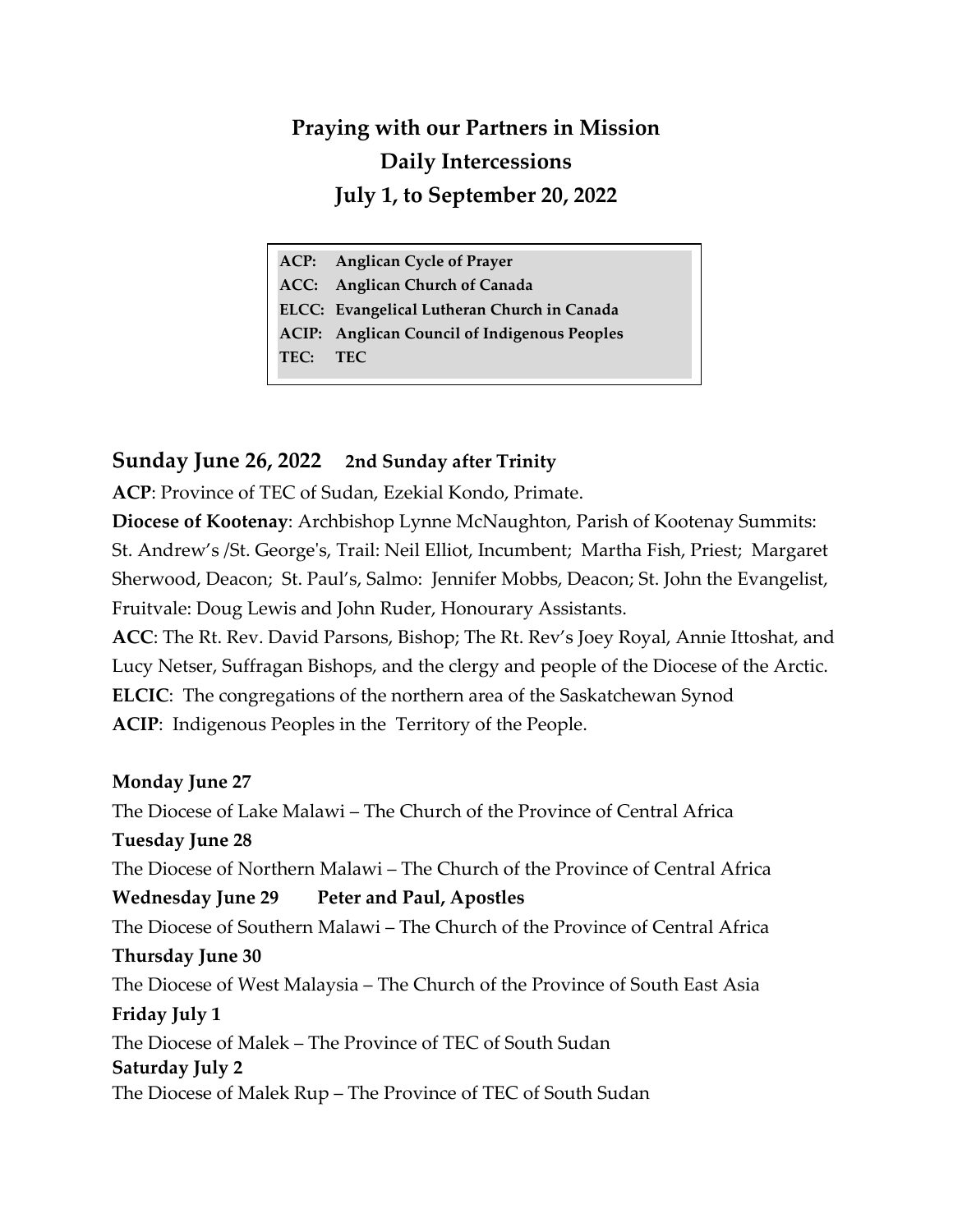**Sunday July 3, 2022** 3rd Sunday after Trinity Thomas the Apostle **ACP**: The Anglican Church of Tanzania Maimbo Mndolwaa, Primate **Diocese of Kootenay:** Archbishop Lynne McNaughton, Clergy retired from Diocese of Kootenay: Alan Akehurst, Nissa Basbaum, Harold Bates, Jane Bourcet, Bill Christensen, James Cowan, Julia Craig, David Crawley, Peter Davison, Walter Donald, Dick Fletcher, Art Gans, Isaac Graham, Robin Graves, Jack Greenhalgh, Catherine Dafoe Hall, Patricia Horrobin, Elizabeth Huether, David Hughesman, William Inglis, Mary Johnson, Michael Karabelas, Doug Lewis, Leslie Lewis, Maxine Maclean, Terry Neilson, Lloyd Northcott, Peter O'Flynn, Rick Paulin, Bryan Porter, John Privett, Simon Shenstone, Derrick Smith, Barbara Stewart, Sandra Stickney, Ray Turner, Yme Woensdregt, Ann Wood.

**ACC:** The Rt. Rev. David Greenwood, Bishop, and the clergy and people of the Diocese of Athabasca.

**ELCIC:** The congregations of the southern area of the Saskatchewan Synod. **ACIP:** Pray for all lay readers and catechists in Indigenous parishes throughout Canada.

#### **Monday July 34**

The Diocese of Malindi – The Anglican Church of Kenya **Tuesday July 5** Te Pihopatanga o Manawa o Te Wheke – The Anglican Church in Aotearoa, New Zealand and Polynesia **Wednesday July 6** The Diocese of Manchester – The Church of England **Thursday July 7** The Diocese of Mandalay – The Church of the Province of Myanmar **Friday July 8** The Diocese of Manicaland – The Church of the Province of Central Africa **Saturday July 9 The Diocese of Maper** – The Province of TEC of South Sudan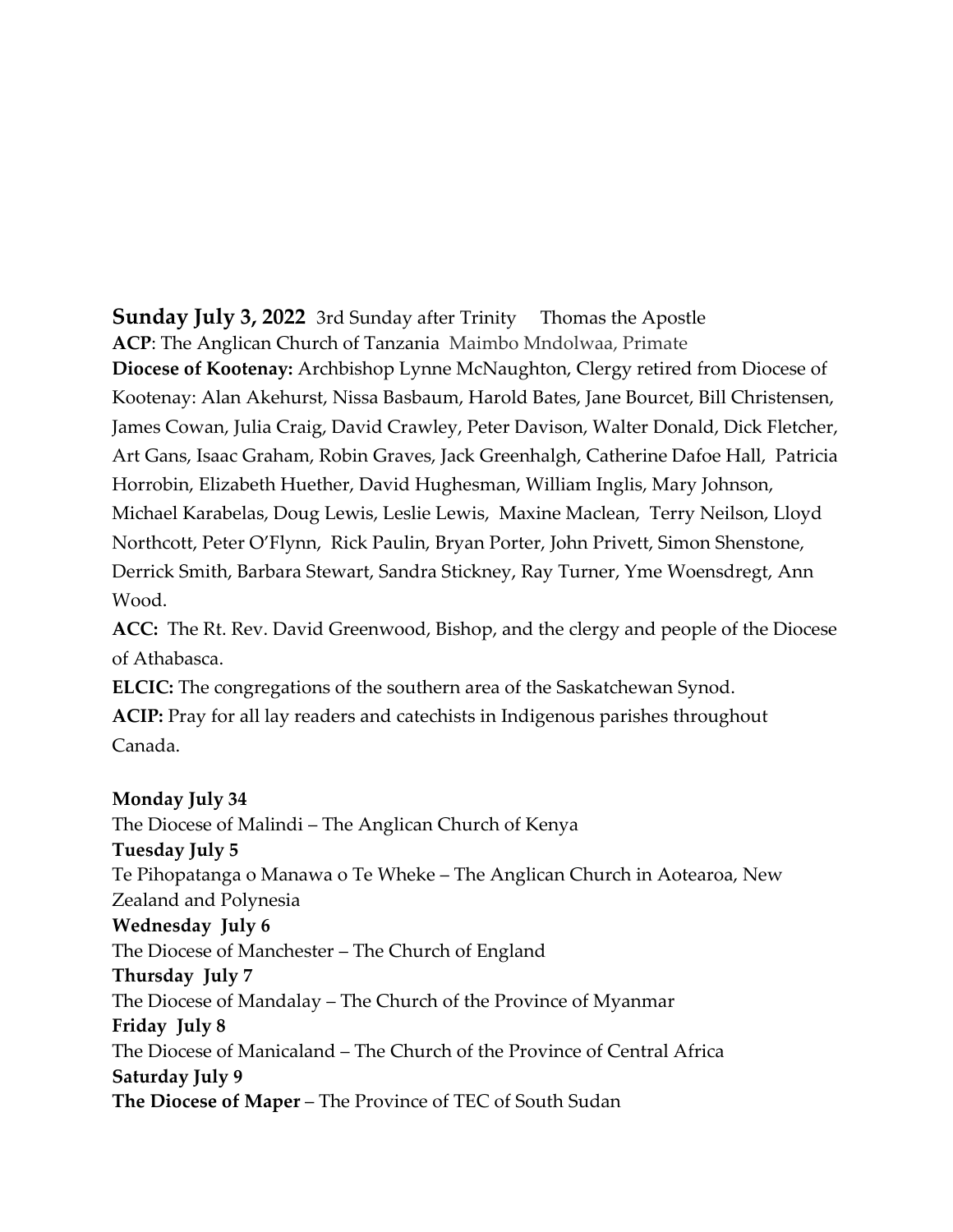## **Sunday July 10, 2022** 4th Sunday after Trinity

**ACP:** The Church of the Province of Uganda Stephen Samuel Kaziimba Mugalu, Primate

**Diocese of Kootenay:** Archbishop Lynne McNaughton, The Parish of Valhalla: St.

David's, Castlegar and St. Stephen's, New Denver: Andrew Stephens-Rennie, Lay Missioner; Marian Craft, Honourary Assistant.

**ACC**: The Rt. Rev. William Cliff, Bishop, and the clergy and people of the Diocese of Brandon.

**ELCIC:** Bishop Larry Kochendorfer, the people and rostered ministers of the Synod of Alberta and the Territories.

**ACC/ELCIC:** Let There be Greening – Assembly 2022: gathering of Anglicans and Lutherans and the 20th Anniversary of Full Communion.

**ACIP:** Pray for Indigenous Peoples in the Diocese of Central Newfoundland

### **Monday July 11**

The Diocese of Mara – The Anglican Church of Tanzania **Tuesday July 12** The Diocese of Maralal – The Anglican Church of Kenya **Wednesday July 13** The Diocese of Marathwada – The (united) Church of North India **Thursday July 14** The Diocese of Maridi – The Province of TEC of South Sudan **Friday July 15** The Diocese of Saint Mark the Evangelist – The Anglican Church of Southern Africa **Saturday July 16** The Diocese of Marsabit – The Anglican Church of Kenya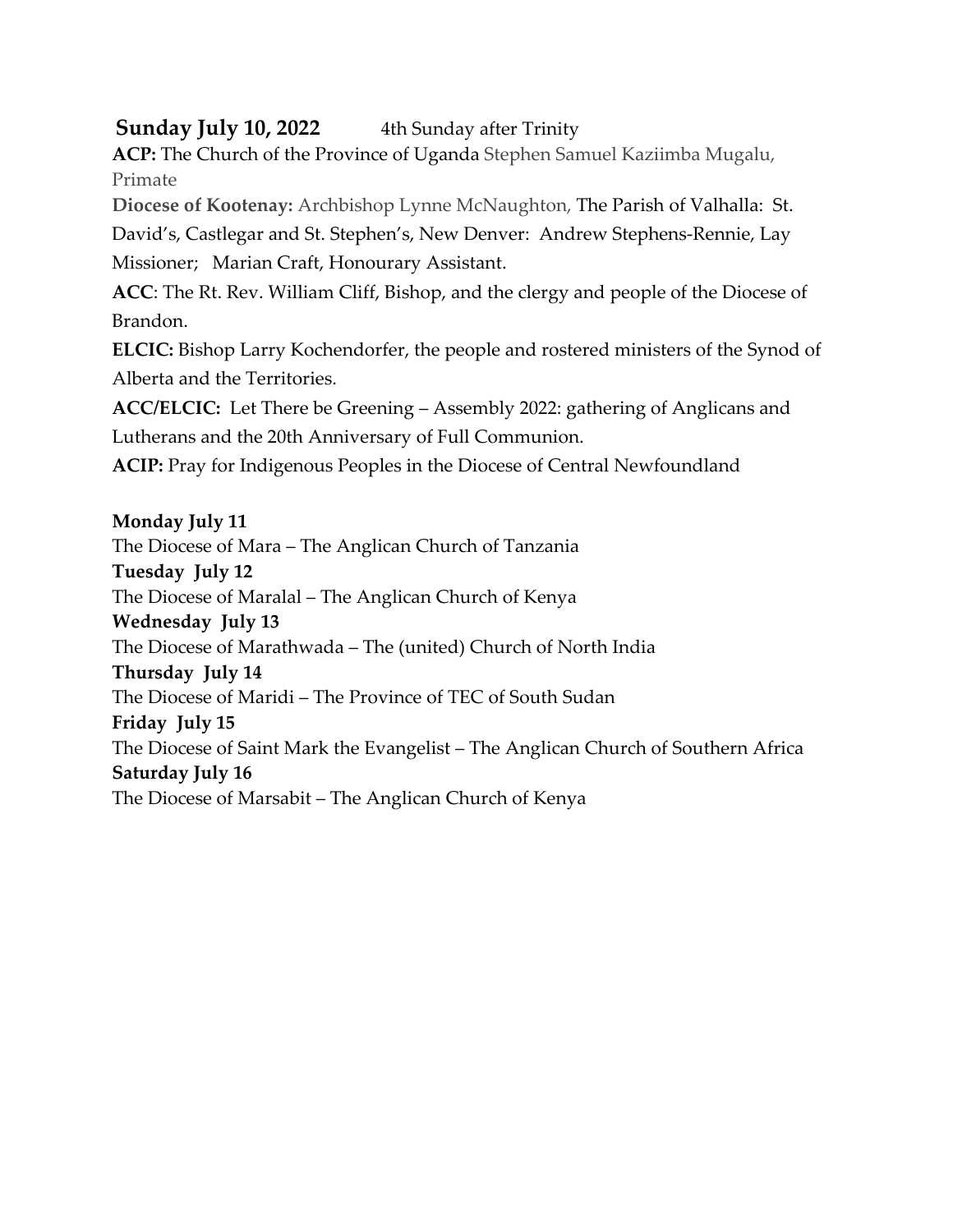# **Sunday July 17, 2022**

**ACP:** The Episcopal Church, Michael Currey Presiding Bishop **Kootenay:** Archbishop Lynne McNaughton,Boundary Parish: Holy Trinity, Grand Forks; St. Jude's, Greenwood; St. Mary's, Kettle Valley: Austin Spry, Incumbent; Cathy Straume, Priest; George Pell, Simon Shenstone and Rosalind Westaway, Honourary Assistants. **ACC:** The Most Rev. Greg Kerr-Wilson, Archbishop and the clergy and people of the Diocese of Calgary. **ELCIC:** The assistant to the bishop and the staff of the Synod of Alberta and the **Territories ACIP:** Pray for the work of the Healing Fund as it supports healing initiatives in Aboriginal communities **Monday July 18**

The Diocese of Maryland – TEC **Tuesday July 19** The Diocese of Masasi – The Anglican Church of Tanzania **Wednesday July 20** The Diocese of Maseno East – The Anglican Church of Kenya **Thursday July 21** The Diocese of Maseno North – The Anglican Church of Kenya **Friday July 22** *Mary Magdalene* The Diocese of Maseno South – The Anglican Church of Kenya **Saturday July 23** The Diocese of Maseno West – The Anglican Church of Kenya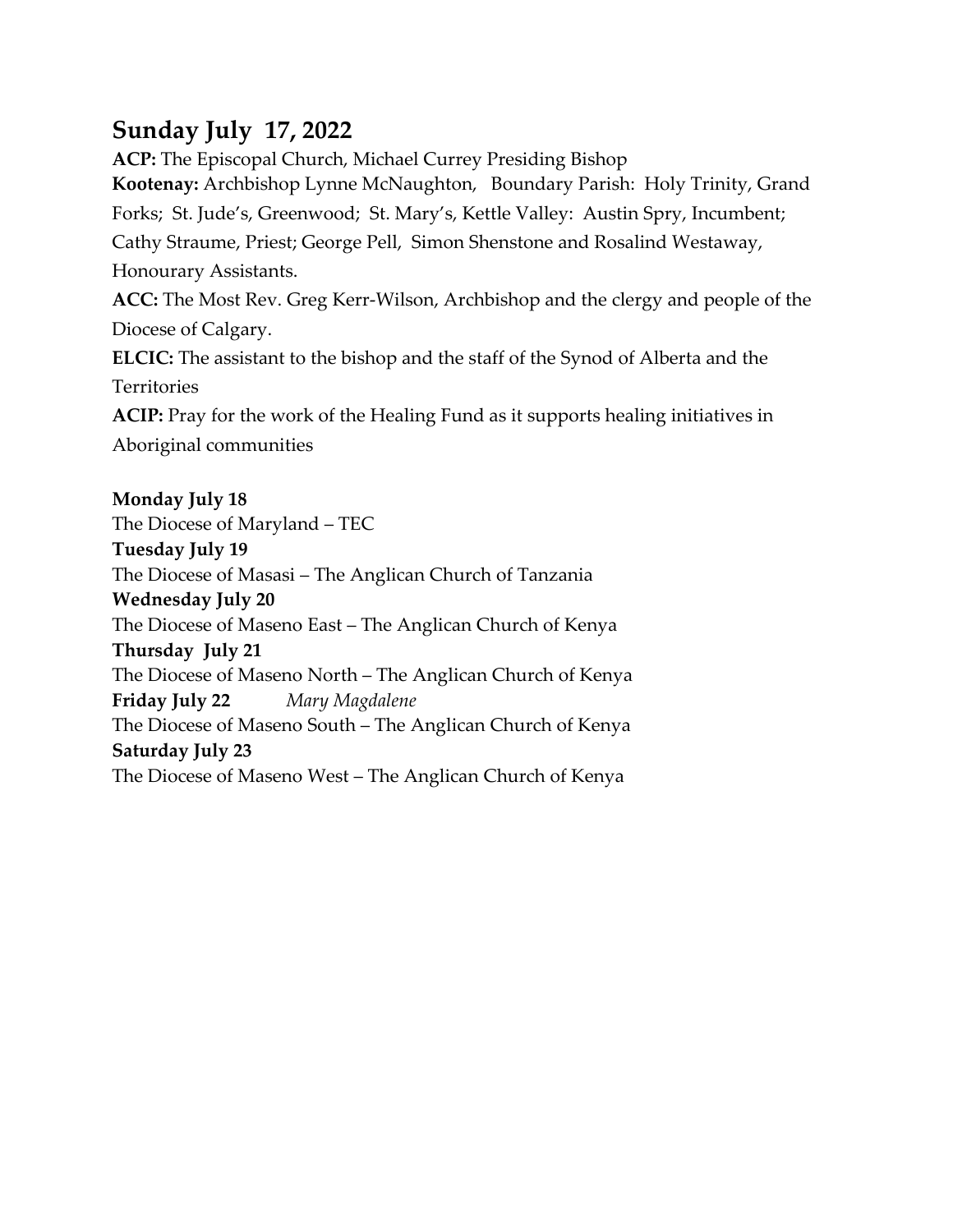## **Sunday July 24, 2022** 6th Sunday after Trinity

**ACP:** The Church in Wales Andrew John Primate

**Kootenay:** Archbishop Lynne McNaughton, Kokanee Parish: St. Saviour's Pro-

Cathedral: Suzanne Basek, Marcella Mugford, Priests; St. Mark, Kaslo: Mark Mealing, Priest.

**ACC:** The Rt. Rev. Stephen London, Bishop, and the clergy and people of the Diocese of Edmonton.

**ELCIC:** The dean, council, and congregations of the East Central Area of the Synod of Alberta and the Territories.

**ACIP**: Pray for members of the Anglican Council of Indigenous Peoples as they meet throughout the coming months to discuss the issues of Indigenous Peoples.

**Monday July 25** *James the Apostle* The Diocese of Masindi-Kitara – The Church of the Province of Uganda **Tuesday July 26** The Diocese of Delaware – TEC **Wednesday July 27** The Diocese of Western Massachusetts – TEC **Thursday July 28** The Diocese of Masvingo – The Church of the Province of Central Africa **Friday July 29** The Diocese of Matabeleland – The Church of the Province of Central Africa **Saturday July 30** The Diocese of Matana – The Anglican Church of Burundi

## **Sunday July 31, 2022** *7th Sunday after Trinity*

**ACP**: The Church of the Province of West Africa [Jonathan Bau-Bau Bonaparte Hart](about:blank) Primate

**Kootenay:** Archbishop Lynne McNaughton, The Diocesan Diaconate Program:

Archdeacon Christine Ross, Chair. Christ Church Trinity, Invermere; St. Peter's,

Windermere; All Saints, Edgewater; Brent Woodard, Incumbent.

**ACC:** The Rt. Rev's Lydia Mamakwa, Larry Beardy, and Morris Fidler; Bishops, and the clergy and people of the Spiritual Ministry of Mishamikoweesh.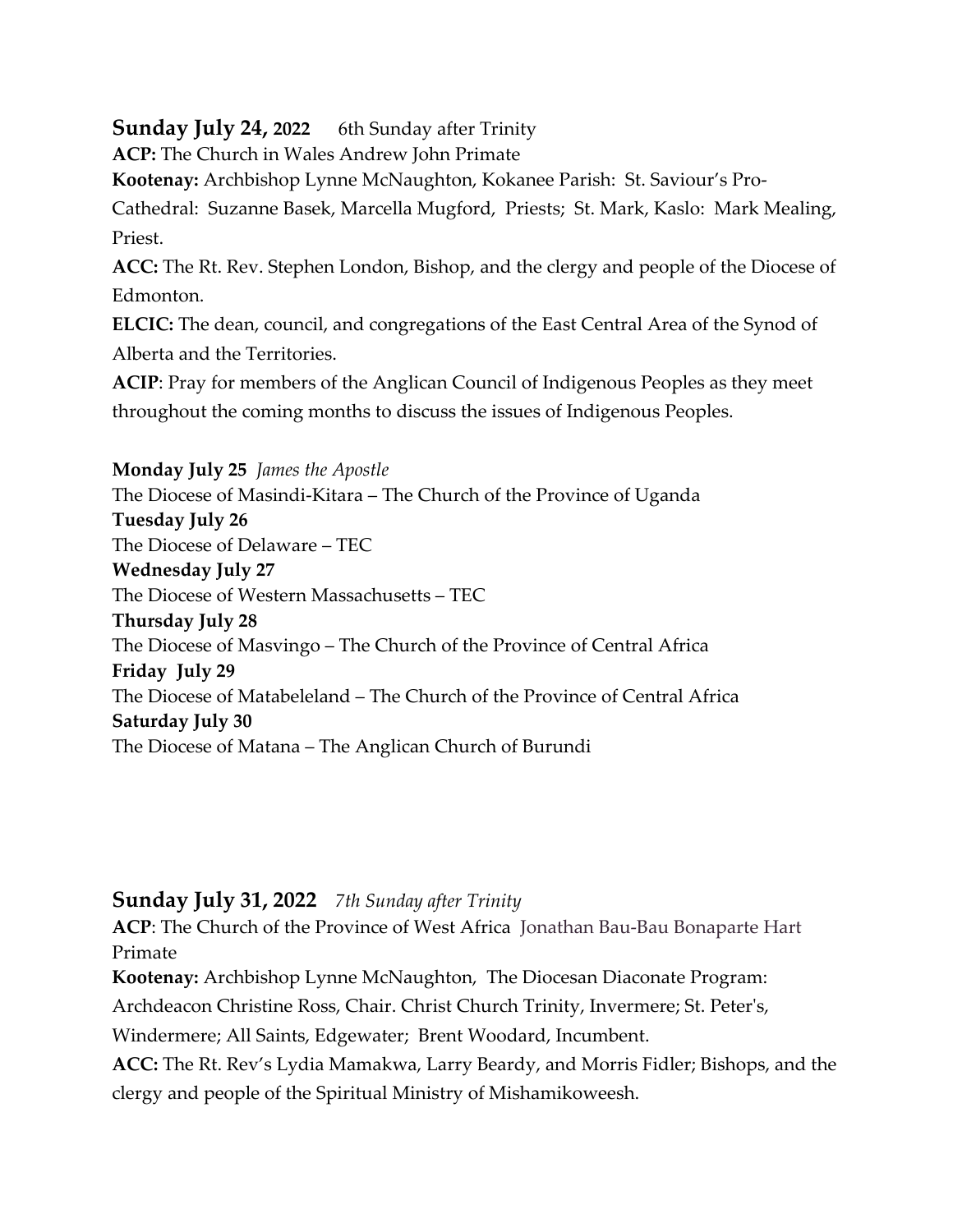**ELCIC:** The dean, council, and congregations of the Southern Area of the Synod of Alberta and the Territories.

**ACIP:** Pray for Indigenous Peoples in the Diocese of Eastern Newfoundland and Labrador.

### **Monday August 1**

The Diocese of Matlosane – The Anglican Church of Southern Africa **Tuesday August 2** The Diocese of Mauritius – The Church of the Province of the Indian Ocean **Wednesday August 3** The Diocese of Mbaise – The Church of Nigeria (Anglican Communion) **Thursday August 4** The Diocese of Mbale – The Church of the Province of Uganda **Friday August 5**  The Diocese of North Mbale – The Church of the Province of Uganda **Saturday August 6** *The Transfiguration of Our Lord* The Diocese of Mbamili – The Church of Nigeria (Anglican Communion)

## **Sunday August 7, 2022** *8th Sunday after Trinity*

**ACP:** The Church in the Province of the West Indies,Howard Gregory presiding Archbishop **Kootenay:** Archbishop Lynne McNaughton, Fernie Anglican-United Shared Ministry: Andrea Brennan, Incumbent; Clergy on Leave: Anita Desjardins, Sue Mayoss-Hurd, Kathy Patt. **ACC:** The Rt. Rev. Helen Kennedy, Bishop, and the clergy and people of the Diocese of Qu'Appelle . **ELCIC:** The dean, council, and congregations of the Northern Area of the Synod of Alberta and the Territories. **ACIP:** Pray for Indigenous peoples in the Diocese of Edmonton. **Monday August 8** The Diocese of Mbeere – The Anglican Church of Kenya **Tuesday August 9** The Diocese of Mbhashe – The Anglican Church of Southern Africa **Wednesday August 10** The Diocese of Mbujimayi – Province de L'Eglise Anglicane Du Congo

#### **Thursday August 11**

The Diocese of Meath & Kildare – The Church of Ireland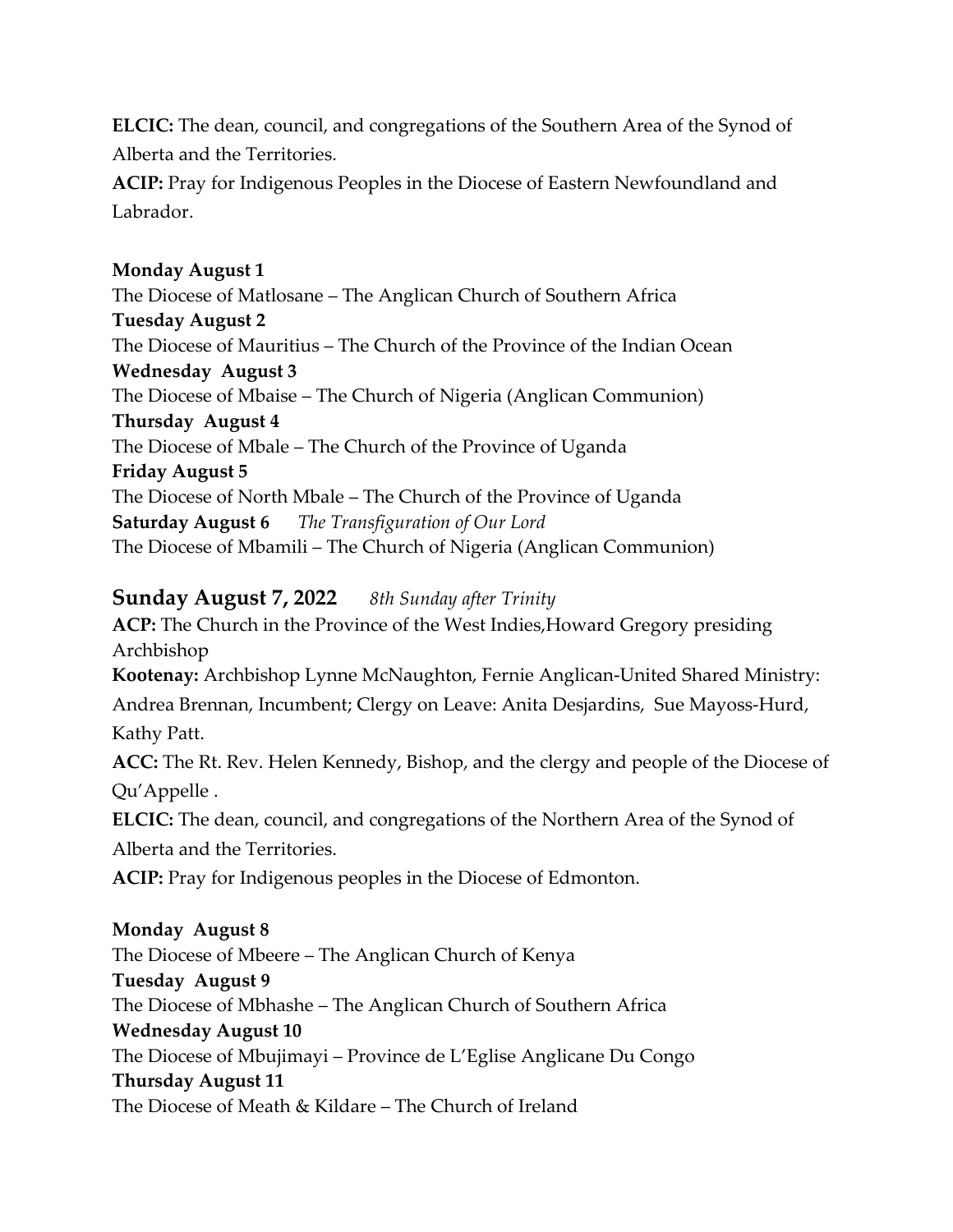**Friday August 12** The Diocese of Medak – The (united) Church of South India **Saturday August 13** The Diocese of Wad Medani – Province of TEC of Sudan

#### **Sunday August 14, 2022** *9th Sunday after Trinity*

**ACP:** The Extra-Provincial Churches

**Kootenay:** Archbishop Lynne McNaughton, All Saints', Kimberley: Alwin Maben, Ecumenical Shared Ministry; Kimberley United Church; Christ Church, Cranbrook: Kevin Arndt, Incumbent. Christ Church, Creston: David Robinson, Honorary Assistant. **ACC:** The Rt. Rev. Geoff Woodcroft, Bishop, and the clergy and people of the Diocese of Rupert's Land.

**ELCIC:** The dean, council, and congregations of the West Central Area of the Synod of Alberta and the Territories.

**ACIP:** Pray for Indigenous Peoples in the Diocese of Yukon.

#### **Monday August 15** *The Blessed Virgin Mary*

The Diocese of Central Melanesia – The Anglican Church of Melanesia **Tuesday August 16** The Diocese of Melbourne – The Anglican Church of Australia **Wednesday August 17** The Diocese of Meridional (Southern) – Igreja Episcopal Anglicana do Brasil **Thursday August 18** The Diocese of Meru – The Anglican Church of Kenya **Friday August 19** The Diocese of Mexico – La Iglesia Anglicana de Mexico **Saturday August 20** The Diocese of Northern Mexico – La Iglesia Anglicana de Mexico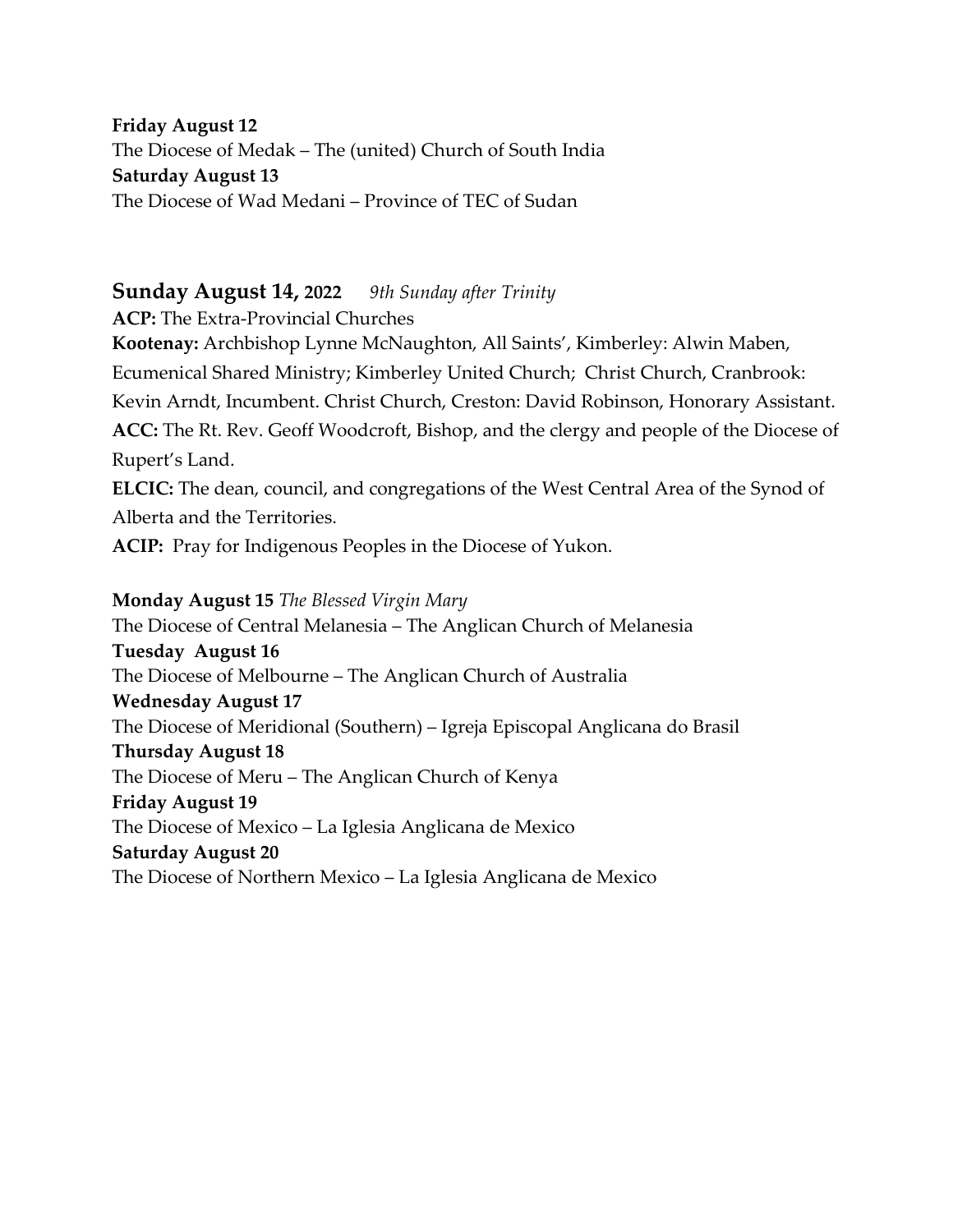# **Sunday August 21, 2022** *10th Sunday after Trinity*

**ACP:** The Episcopal / Anglican Province of Alexandria, Samy Fawzy Primate **Kootenay:** Archbishop Lynne McNaughton, St. Paul's, Golden; Bill Pringle, Karen Archibald, LLMs. Kootenay School of Ministry: Stuart Brown, Principal; Education for Ministry Canada: Cathie Hall, Director; Robin Graves, Administrator. **ACC:** The Rt. Rev. Michael Hawkins, Bishop; The Rt. Rev Adam Halkett, Suffragan Bishop, and the clergy and people of the Diocese of Saskatchewan. **ELCIC:** The dean, council, and congregations of the South West Area of the Synod of Alberta and the Territories.

**ACIP**: Pray for the Anglican Indigenous Network.

## **Monday August 22** The Diocese of Southeastern Mexico – La Iglesia Anglicana de Mexico **Tuesday August 23** The Diocese of Western Mexico – La glesia Anglicana de Mexico **Wednesday August 24** *Bartholomew the Apostle* The Diocese of Michigan – TEC **Thursday, August 25** The Diocese of Eastern Michigan – TEC **Friday August 26** The Diocese of Northern Michigan – TEC **Saturday August 27** The Diocese of Western Michigan – TEC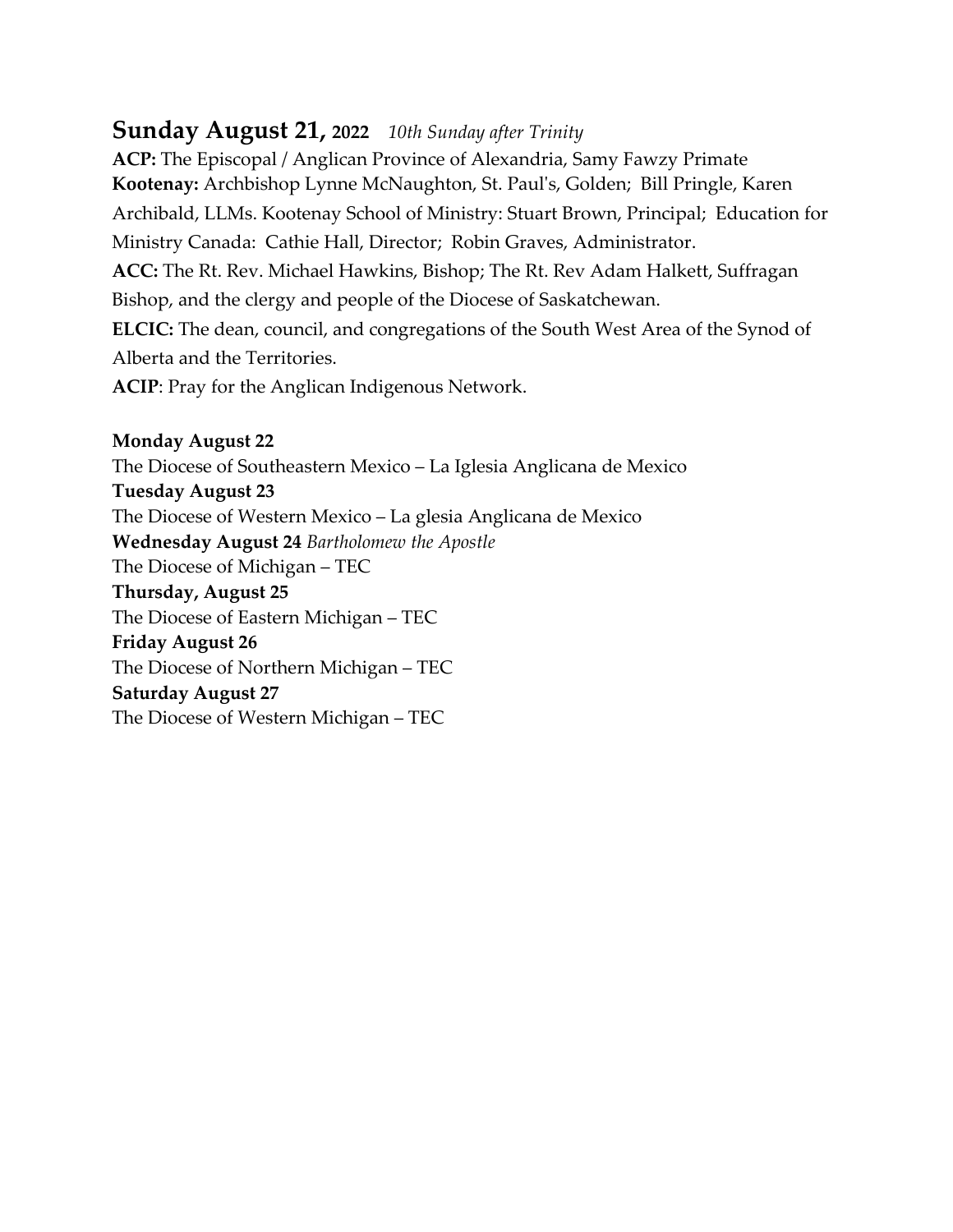## **Sunday August 28, 2022** *11th Sunday after Trinity*

**ACP:** The Anglican Church in Aotearoa, New Zealand and Polynesia Don Tamihere Primate.

**Kootenay:** All Diocesan Committees, including Bishop and Regional Deans (BARDS): Bishop Lynne McNaughton, Christine Ross, Archdeacon; Neil Elliot, Dean of West Kootenay Region; Andrea Brennan, Dean of East Kootenay Region; Chris Harwood-Jones, Dean of North Okanagan Region; Anne Privett, Dean of Central Okanagan Region; Nick Pang, Dean of South Okanagan Region; David Tiessen, Dean of Kootenay. **ACC:** The Rt. Rev. Chris Harper, Bishop, and the clergy and people of the Diocese of Saskatoon. **ELCIC:** Bishop Kathy Martin, the people and rostered ministers of the British Columbia

Synod.

**ACC/ELCIC:** The World Council of Churches Assembly.

**ACIP:** Pray for Indigenous Peoples in the Diocese of Huron

#### **Monday August 29**

The Missionary District of Micronesia – TEC **Tuesday August 30** The Diocese of Milwaukee – TEC **Wednesday, August 31** The Diocese of Minna – The Church of Nigeria (Anglican Communion) **Thursday September 1** *Season of Creation* **The Diocese of Minnesota – TEC Friday September 2** *Season of Creation* The Indigenous Spiritual Ministry of Mishamikoweesh – The Anglican Church of Canada **Saturday September 3** *Season of Creation* The Diocese of Mississippi – TEC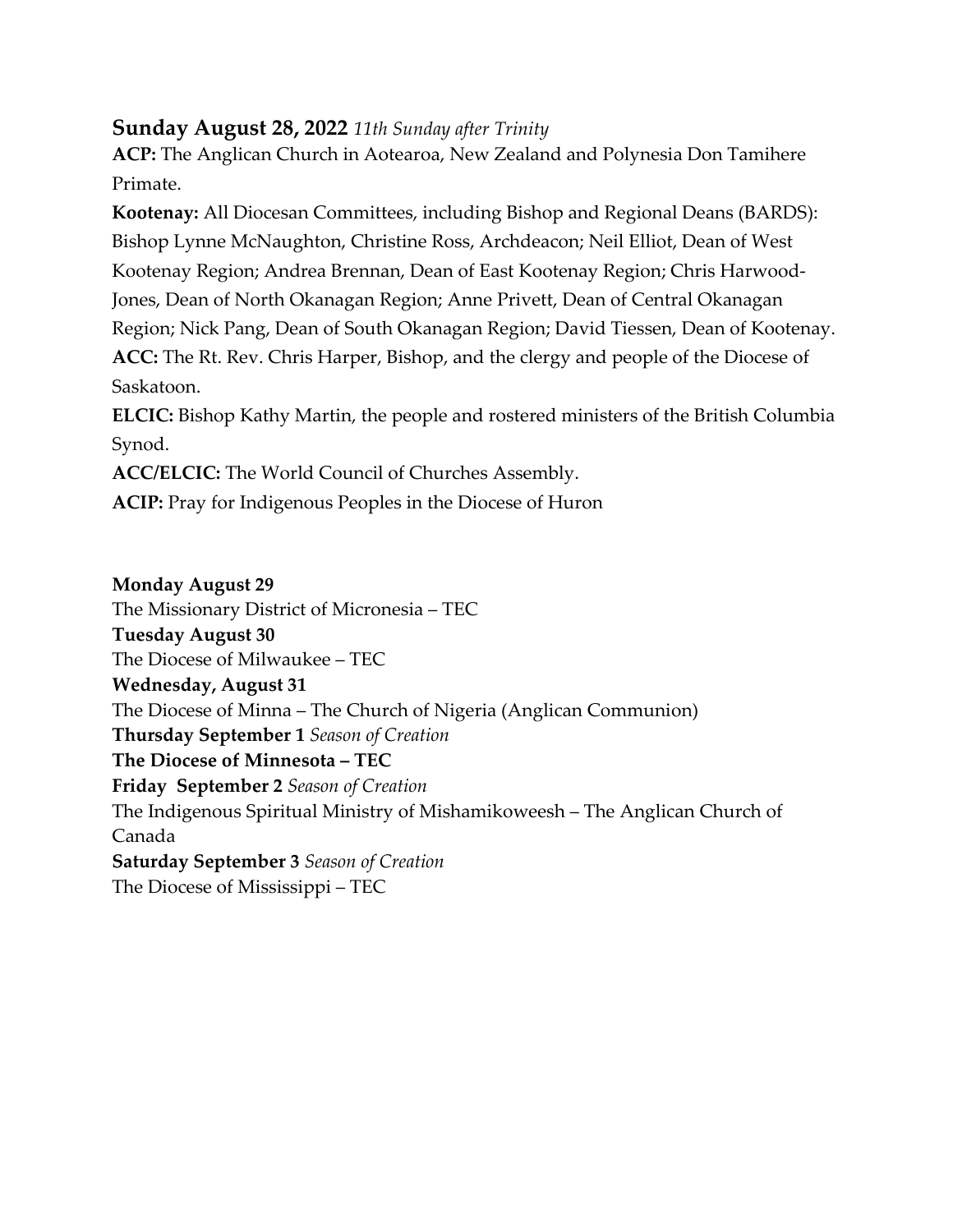## **Sunday September 4, 2022** *12th Sunday after Trinity Season of Creation* **ACP:** The Anglican Church of Australia Geoffrey Smith Primate.

**Kootenay:** Bishop of Kootenay/Metropolitan: Lynne McNaughton; Archdeacon of Kootenay: Christine Ross; Executive Archdeacon: Rita Harrison; Dean: David Tiessen; Refugee Sponsorship Coordinator: Nick Pang; Chancellor and Registrar: Geord Holland; Vice Chancellor: Vacant; Treasurer: Monty Tuck; HighWay Editor: John Lavender; Clerical Secretary: Sue Basek; Lay Secretary: Deb Saffin; Finance Manager: Teresa Kennedy; Synod Office Staff: Kate Dalton; Diocesan Archivist: Kathryn Lockhart. **ACC:** The theological colleges and training programs within the Ecclesiastical Province of Rupert's Land: Arthur Turner Training School, the Centre for Christian Studies, the College of Emmanuel and St. Chad, Henry Budd College for Ministry, Saint John's College, Dr. William Winter School for Ministry, James Settee College for Ministry. **ACC/ELCIC:** The Season of Creation and a renewed commitment to a healthy relationship with the Earth.

**ACIP:** Pray for Indigenous Peoples in the Diocese of Kootenay.

**Monday September 5** *Season of Creation* The Diocese of Missouri – TEC **Tuesday September 6** *Season of Creation* The Diocese of West Missouri – TEC **Wednesday September 7** *Season of Creation* The Diocese of Mityana – The Church of the Province of Uganda **Thursday September 8** *Season of Creation* The Diocese of Mombasa – The Anglican Church of Kenya **Friday September 9** *Season of Creation* The Diocese of Monmouth – The Church in Wales **Saturday September 10** *Season of Creation* The Diocese of Montana – TEC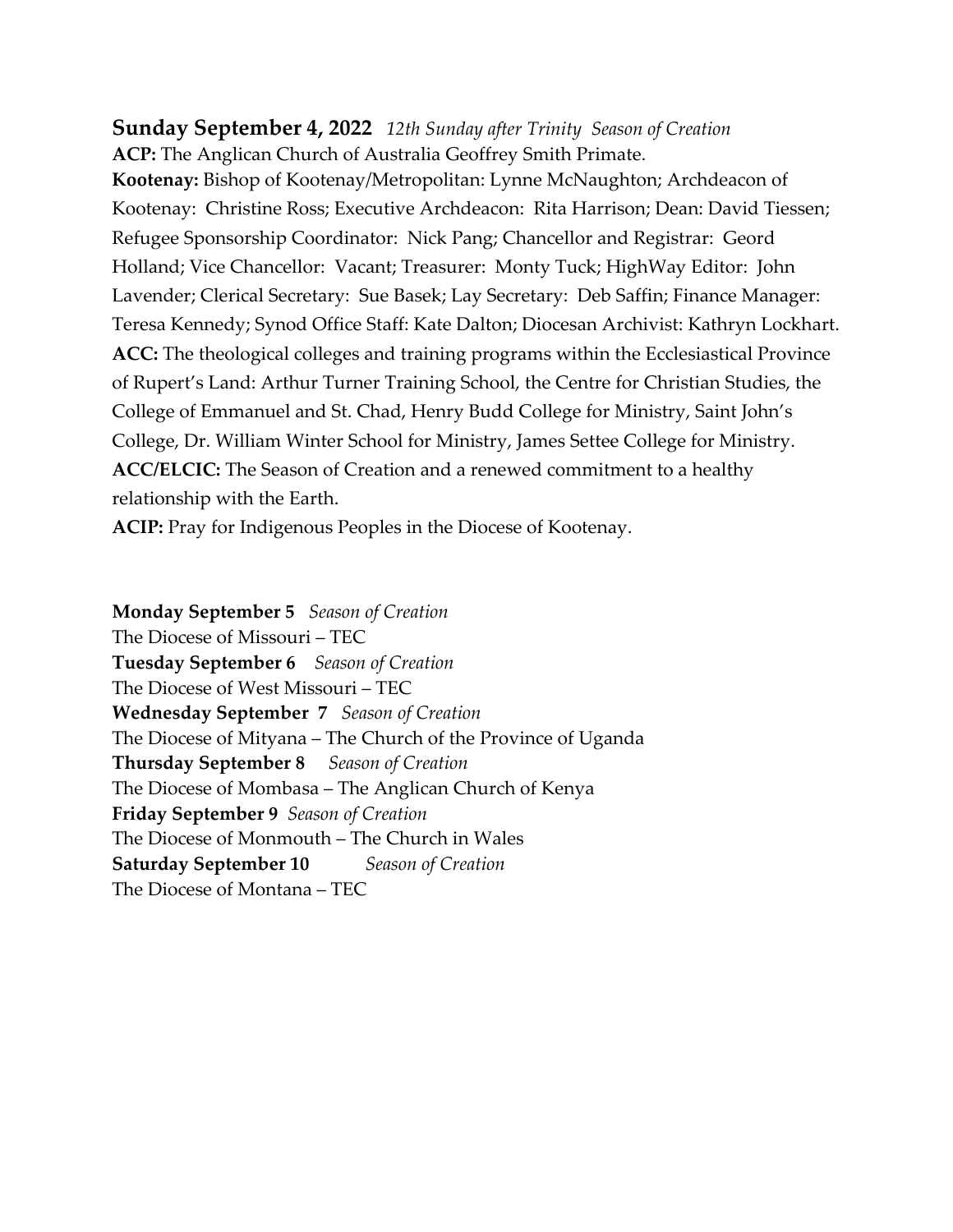# **Sunday September 11, 2022** *13th Sunday after Trinity Season of Creation* **ACP:** The Church of Bangladesh Samuel S. Mankhin Moderator **Kootenay:** Archbishop Lynne McNaughton,All Saints', Vernon; Chris Harwood-Jones, Incumbent; Garry Schmidt, Associate Priest; Stuart Brown, Arthur Gans, Robert Korth, Lawrence Mascarenhas, Honourary Assistants; Christ Church, Falkland; St. Luke's, Westwold: Keith Will, Priest. **ACC:** The Most Rev. Lynne McNaughton, Metropolitan, and the clergy and people of the Ecclesiastical Province of British Columbia and Yukon.

**ELCIC:** The staff of the British Columbia Synod

**ACIP:** Pray for Indigenous Peoples in the Diocese of Montreal.

**Monday September 12** *Season of Creation* The Diocese of Montreal – The Anglican Church of Canada **Tuesday September 13** *Season of Creation* The Diocese of Moosonee – The Anglican Church of Canada **Wednesday September 14** *Holy Cross Day Season of Creation* The Diocese of Moray, Ross & Caithness – The Scottish Episcopal Church **Thursday September 15** *Season of Creation* The Diocese of Port Moresby – The Anglican Church of Papua New Guinea **Friday September 16 S***eason of Creation* The Diocese of Morobo – The Province of TEC of South Sudan **Saturday September 17** *Season of Creation* The Diocese of Morogoro – The Anglican Church of Tanzania

**Sunday September 18, 2022** *14th Sunday after Trinity Season of Creation*

**ACP:** Igreja Episcopal Anglicana do Brasil Naudal Alves Gomes Primate. **Kootenay**: Archbishop Lynne McMaughton, St. David's, Celista: Alfred Maier, Priestin-Charge; St. Mary's, Sorrento: Heather Hamlin-Gravells, Incumbent; Joanne Chambers, Michael Shapcott, Honourary Assistants. All Licensed Lay Ministers and Pam Harris, Chair of the Licensed Lay Ministry Commission.

All Wardens, Treasurers and Church Committees.

**ACC:** The Provincial Synod of the Ecclesiastical Province of British Columbia and Yukon.

**ELCIC:** The dean, council, and congregations of the Southern Interior Region of the British Columbia Synod.

**ACIP:** Pray for former students of residential schools as they seek healing, hope, and recovery from abuses.